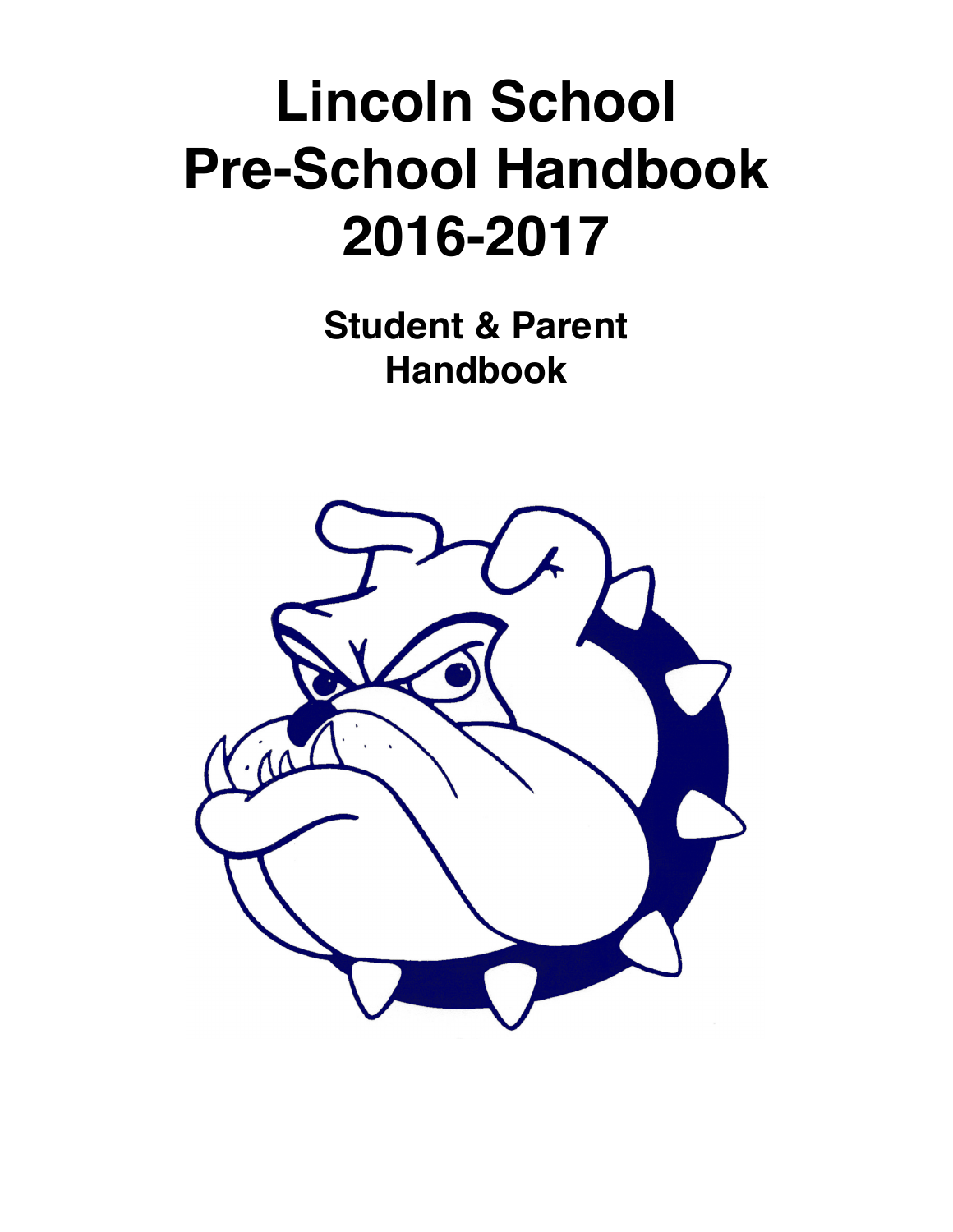## **Index**

| Purpose of Handbook                            | Page 1  |
|------------------------------------------------|---------|
| Philosophy of the Rutherford School System     | Page 1  |
| Information about the Board of Education       | Page 2  |
| List of Schools and Administrators             | Page 2  |
| <b>Regular Day Schedule</b>                    | Page 3  |
| Drop-off and Pick-up                           | Page 3  |
| <b>Visitor Information</b>                     | Page 3  |
| <b>Smoking on School Property</b>              | Page 3  |
| Dogs on School Property                        | Page 3  |
| Early Dismissal Due to Inclement Weather       | Page 4  |
| Delayed Opening Due to Inclement Weather       | Page 4  |
| <b>School Closing Information</b>              | Page 4  |
| <b>Emergency Calling System</b>                | Page 4  |
| <b>Emergency Contacts</b>                      | Page 4  |
| <b>Excused Late Arrival/Early Dismissal</b>    | Page 5  |
| <b>Home Notices/Homework</b>                   | Page 5  |
| <b>Reporting to Parents/Parent Conferences</b> | Page 5  |
| <b>Special Education</b>                       | Page 5  |
| <b>Child Study Team</b>                        | Page 6  |
| Recess/ Snacks                                 | Page 6  |
| <b>Birthday Celebrations</b>                   | Page 6  |
| <b>Protecting Personal Property</b>            | Page 6  |
| Attendance                                     | Page 6  |
| <b>Medication/School Nurse/Immunizations</b>   | Page 7  |
| <b>Student Insurance</b>                       | Page 8  |
| <b>Rutherford School District's Policies</b>   | Page 9  |
| E-mail Use                                     | Page 9  |
| 504 Information                                | Page 9  |
| Harassment, Intimidation and Bullying          | Page 10 |
| <b>School Security</b>                         | Page 11 |
| <b>Bus Behavior Guidelines</b>                 | Page 11 |
| <b>Integrated Pest Management</b>              | Page 12 |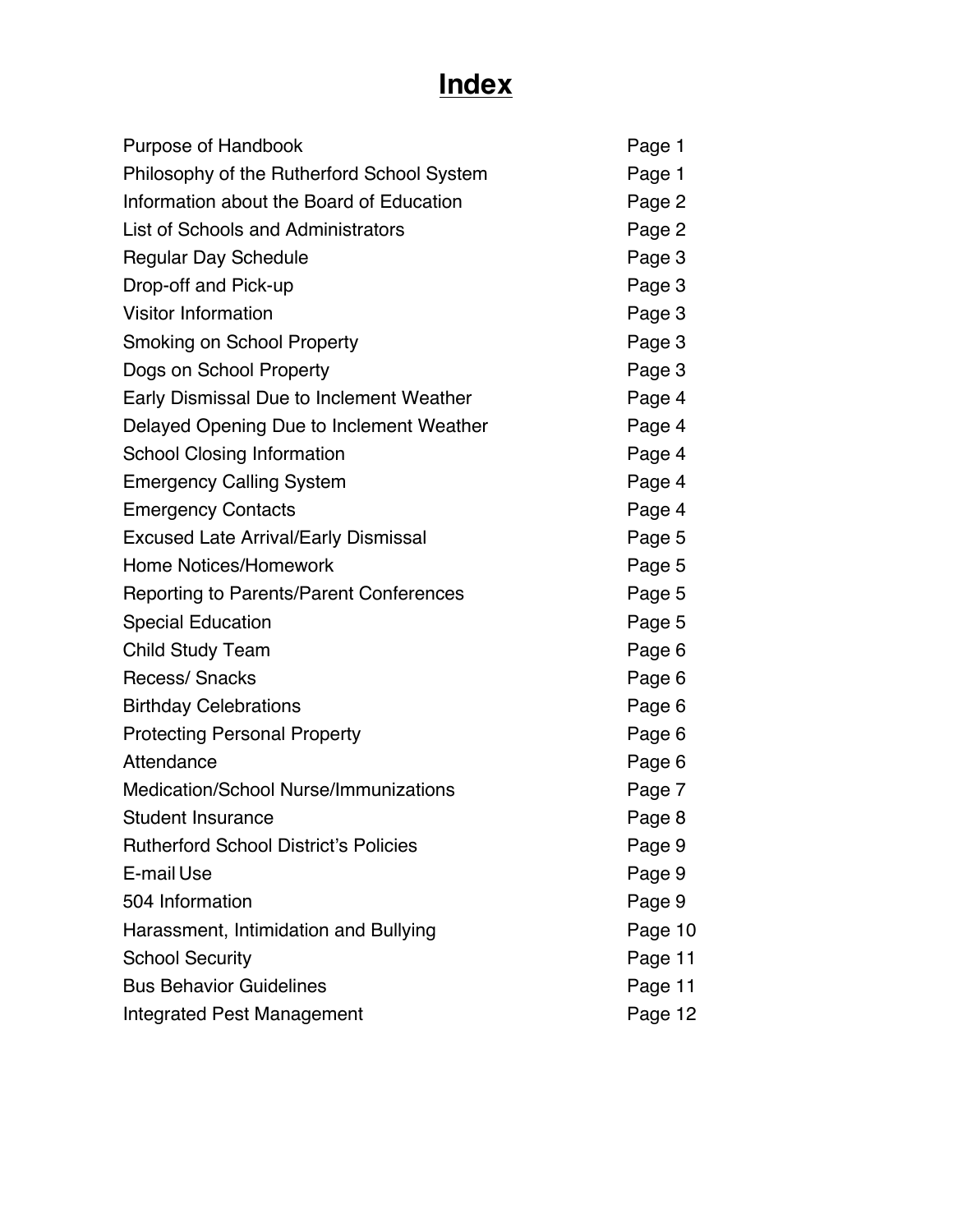This Lincoln School Preschool Handbook has been developed to share important and useful information with students and parents. As a reference guide, this handbook will answer many of your questions throughout your years at Lincoln School. For information not covered in this guide, you may call the school office and refer to the Bulldog Folder that is distributed on the first day of school. There is also a district website - **www.rutherfordschools.org.** Board of Education policies and curriculum guides are posted on the website.

Each year the faculty and staff look forward to working with students and parents. By working together, we weave a fabric of consistency between home and school and create a climate where they are mutually supporting. Through our partnership we can provide a quality learning experience for all of our children. Best wishes for a successful year.

## **THE PHILOSOPHY OF THE RUTHERFORD PUBLIC SCHOOLS**

We believe that the Rutherford Public Schools should provide a curriculum that will satisfy the education needs of our children in a democratic society. It should be modified periodically to satisfy ever-changing conditions. To this end we will strive systematically to develop the individual's moral, mental, physical, social, emotional and aesthetic growth. Therefore, we believe that the Rutherford Public Schools should:

- 1. Develop competence in the basic skills, reading, writing, arithmetic and other fundamental tools for continued learning.
- 2. Develop the ability in each student to solve problems. To this end we will endeavor to: Teach the child to think in an organized manner and to come to logical conclusions. Develop critical and constructive thinking in our children. Develop the ability to analyze, evaluate and interpret.
- 3. Encourage the child to think creatively, to be inventive, and to explore novel situations.

4. Develop responsibility in each student for his own actions. To this end we will endeavor to:

Encourage the child to recognize himself as an individual with a distinctive personality.

Develop each child to his maximum potential.

Develop a genuine love of learning.

Help a child to recognize and develop his own capabilities realistically.

Help the child to use his leisure time advantageously by broadening the field of his Develop an awareness of the dignity of all types of work.

Help the child to become a productive member of society.

5. Help the child develop an understanding of others. To this end we endeavor to:

Develop a fundamental understanding of and pride in the philosophy of our democracy and our society.

Bring about a greater understanding of the democratic process by practicing them Develop knowledge of our cultural heritage.

Help the child to develop respect and tolerance for the abilities, personalities, beliefs and customs of others.

#### *ALL CURRICULUM GUIDES ARE ON THE RUTHERFORD BOARD OF EDUCATION WEBSITE www.rutherfordschools.org*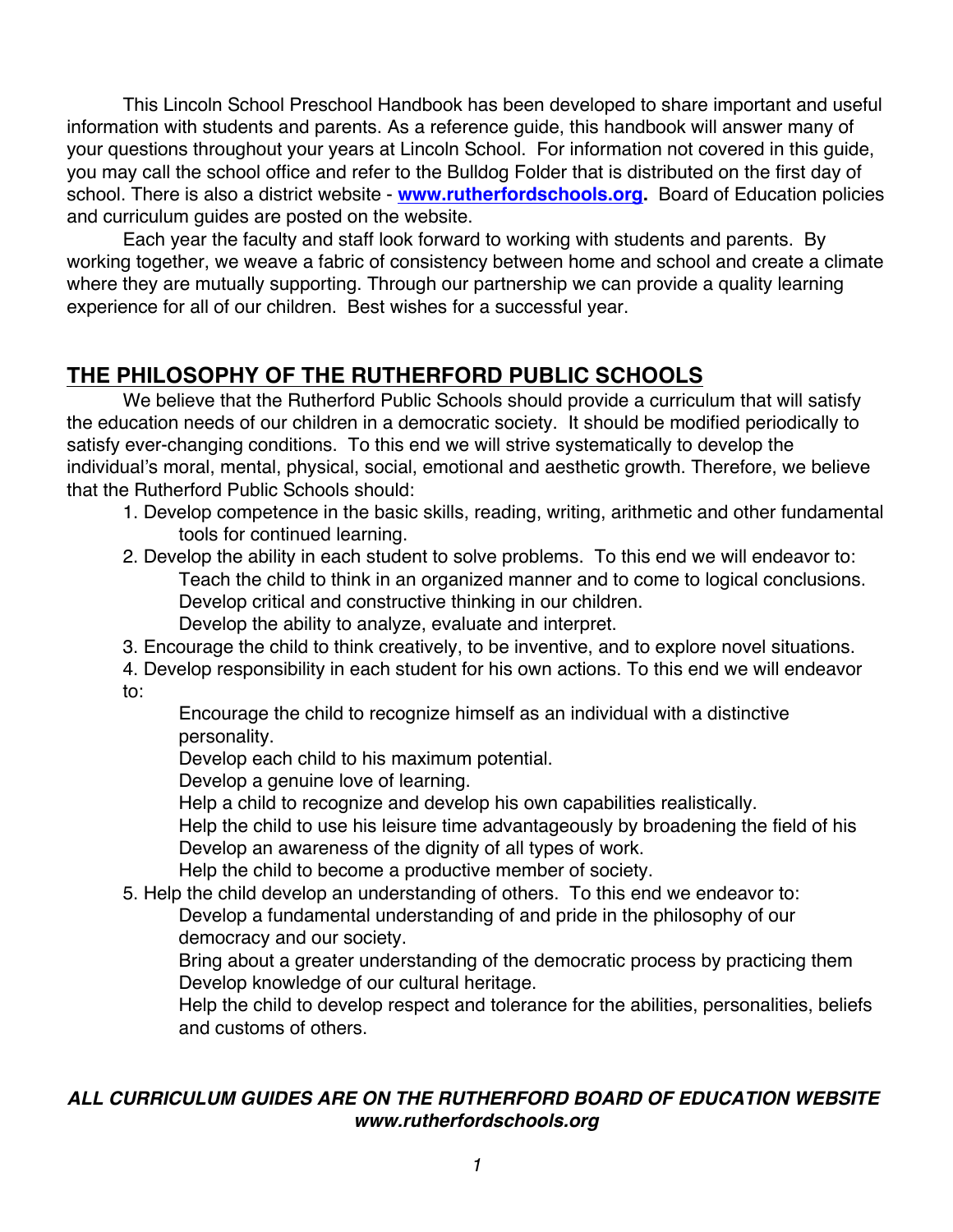#### **RUTHERFORD BOARD OF EDUCATION**

The Rutherford Public Schools are governed by an elected Board of Education consisting of nine members, which meets twice each month at Rutherford High School. The meetings, held at 7:30 p.m. are designed to permit the Board to discuss items that pertain to the running of the school system and to take action on matters. All BOE meetings are open to the public for comment at two points on the agenda.

Executive Sessions are held as needed in keeping with the Open Public Meetings Law and are announced as to purpose. Executive Sessions are not open to the public.

All meetings are advertised in local newspapers and a yearly schedule of meetings is posted on the district's website, the public library, the municipal building, the post office and the central office. Minutes of Board of Education meetings are available in the Board Office and on the district's web site.

The school election is scheduled for November. Voters choose members of the Board of Education at that time. The amount of money that must be raised through local taxation to support the proposed school budget for the coming year may be presented to voters for approval.

Anyone registered to vote in general elections may vote in school elections. Absentee ballots for school elections may be obtained by visiting or writing to the County Clerk's Office in Hackensack not less than seven days before the election, stating your home address, the address to which the ballot should be sent and the reason you will not be able to vote at the polls.

#### **DISTRICT ADMINISTRATION/OPERATIONS - Dial 201-438-7675.**

| Mr. Jack Hurley         | <b>Superintendent of Schools</b>              | X 1212 |
|-------------------------|-----------------------------------------------|--------|
| Mr. Joseph Kelly        | <b>Board Secretary/Business Administrator</b> | X 1100 |
| Ms. Brenda Fargo        | Research Assistant to the Superintendent      | X 1113 |
| Dr. Shannon Hopkins     | Director of Guidance (High School)            | X 1114 |
| Ms. Michelle Perez Hoen | <b>Supervisor of Student Services</b>         | X 7272 |
| Mr. Anthony Paterno     | Director of Buildings & Grounds               | X4118  |
| Ms. Jeanna Velechko     | Gifted & Talented Program Coordinator K-8     | X 6218 |
| Ms. Barbara O'Donnell   | Director of Technology                        | X 2229 |

## **SCHOOLS AND PRINCIPALS - Dial 201-438-7675, then the extension number:**

| Grades K-3: |  |
|-------------|--|
|             |  |

| <b>Washington School</b> | Mr. William Mulcahy, Principal  | X 5333 |
|--------------------------|---------------------------------|--------|
| 89 Wood St.              |                                 |        |
| Lincoln School           | Mrs. Jeanna Velechko, Principal | X 6218 |
| 414 Montross Ave.        |                                 |        |
| K Center/Pre-K           | Ms. Megan Caughey, Supervisor   | X 6219 |
| 109 Sylvan St.           | of Elementary Education         |        |
| Grades 4-6               |                                 |        |
| <b>Pierrepont School</b> | Mrs. Joan Carrion, Principal    | X4373  |
| 70 E. Pierrepont Ave.    |                                 |        |
| Grades 7-8               |                                 |        |
| <b>Union School</b>      | Mr.Kurt Schweitzer, Principal   | X 3257 |
| 359 Union Ave.           |                                 |        |
| Grades 9-12              |                                 |        |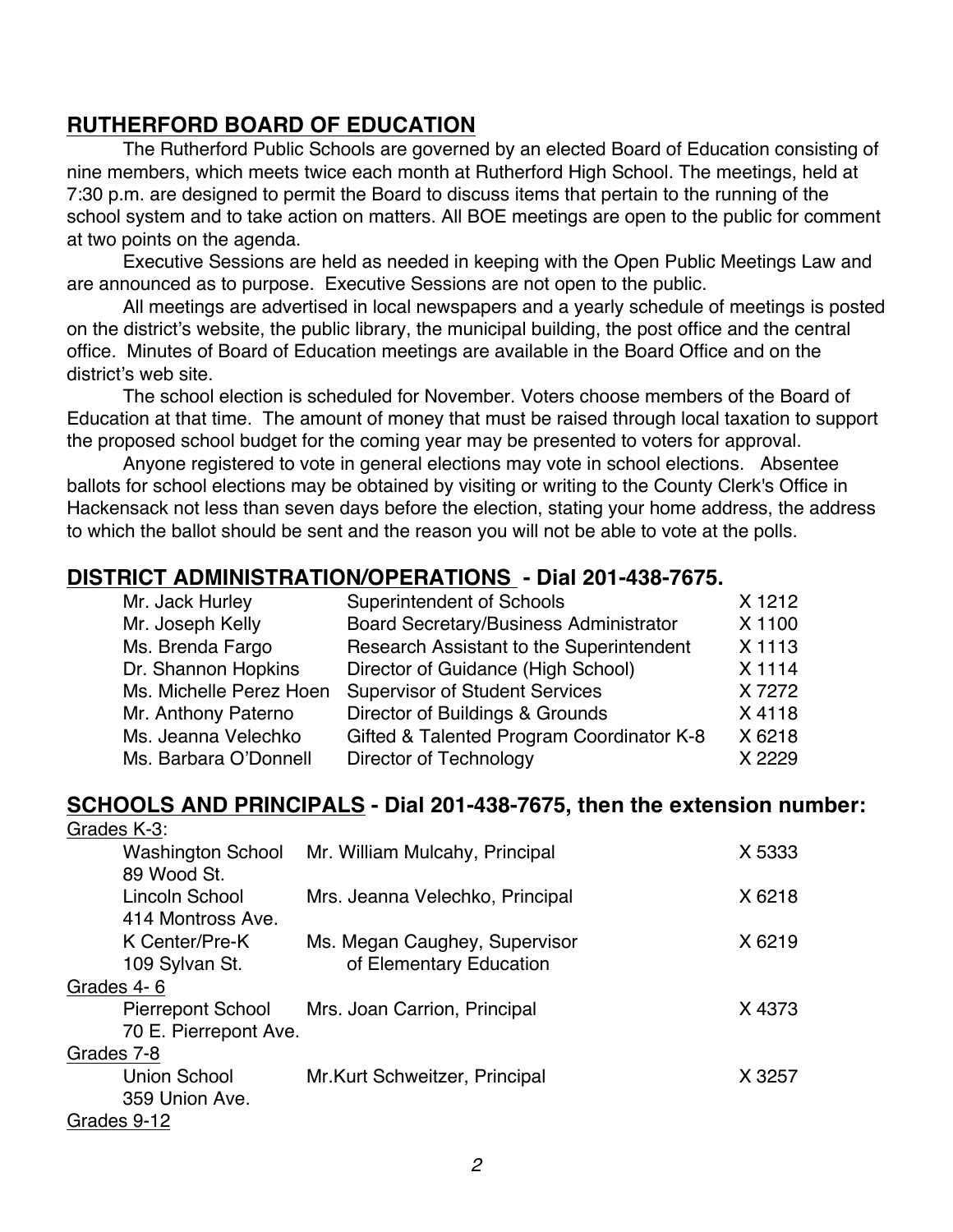| Rutherford H.S.  | Mr. Frank Morano, Principal | X 2222 |
|------------------|-----------------------------|--------|
| 56 Elliott Place |                             |        |

| <b>REGULAR DAY SCHEDULE</b> |
|-----------------------------|
|-----------------------------|

Pre K 3 9-11:30 a.m.

Pre K 4 12:30-3:00 p.m.

#### **DROP-OFF AND PICK-UP**

Crossing guards are on duty from 7:45 a.m. until 9 am and from 2 pm to 4 pm each school day. All students shall enter school through the main doors on Montross at 9 a.m. The teacher will meet you at the main door at 8:55 a.m. for pre K 3 and 12:25 for Pre K 4. Parents must stay with children until the teacher arrives at the beginning of the day. If you need assistance in the morning because of younger siblings in the car, just let the teacher know. All late arrivals shall enter school through the main door and should report to the main office. Students must then be signed in by a parent when arriving late.

The safety and well being of the children is our prime concern; obeying the law is a must. For these reasons we do not condone double-parking around our buildings. Parents may park in the front of school for arrival and drop-off just for a few moments.

**Student Pick-up-** Pre K students exit out the main entrance on Montross Ave. Again, there is no double parking at dismissal. Students must be dismissed to an adult or to an assigned caregiver who is noted on the *Dismissal Authorization* form. Parents should check the monthly calendar, Bulldog folder or website for posted early dismissals. **Play Dates**- All notices about special dismissal requests must be in writing and should be sent in with the child in the morning. We will not accept phone requests for security reasons.

**Late Pick-up**-Occasionally emergencies arise and parents cannot pick up their child/children at the regular time. We will gladly assist you in an emergency situation. However, after few late pick-ups, the principal will contact parents. Students will be turned over to the RPD if not picked-up.

#### **VISITORS**

To insure the safety of our children, it is imperative that all visitors enter through the front door and report directly to the office. The office staff will then direct the visitor to their destination. Visitors will be required to wear a "Visitor" pass. For safety reasons, parents are not permitted to walk students to their classroom.

#### **SMOKING ON SCHOOL PROPERTY**

Please be aware that it is illegal to smoke on school grounds and in school buildings.

#### **DOGS ON SCHOOL PROPERTY**

Please do not bring dogs or other animals onto school grounds. While many dogs accompanying owners are leashed and well behaved, a number of our students and parents are afraid of dogs of any size. Having a dog on the property could result in an accident should a dog become excited by running children or strange noises that often present themselves on our grounds. If you decide to bring a leashed dog with you to school, please remain on the sidewalks.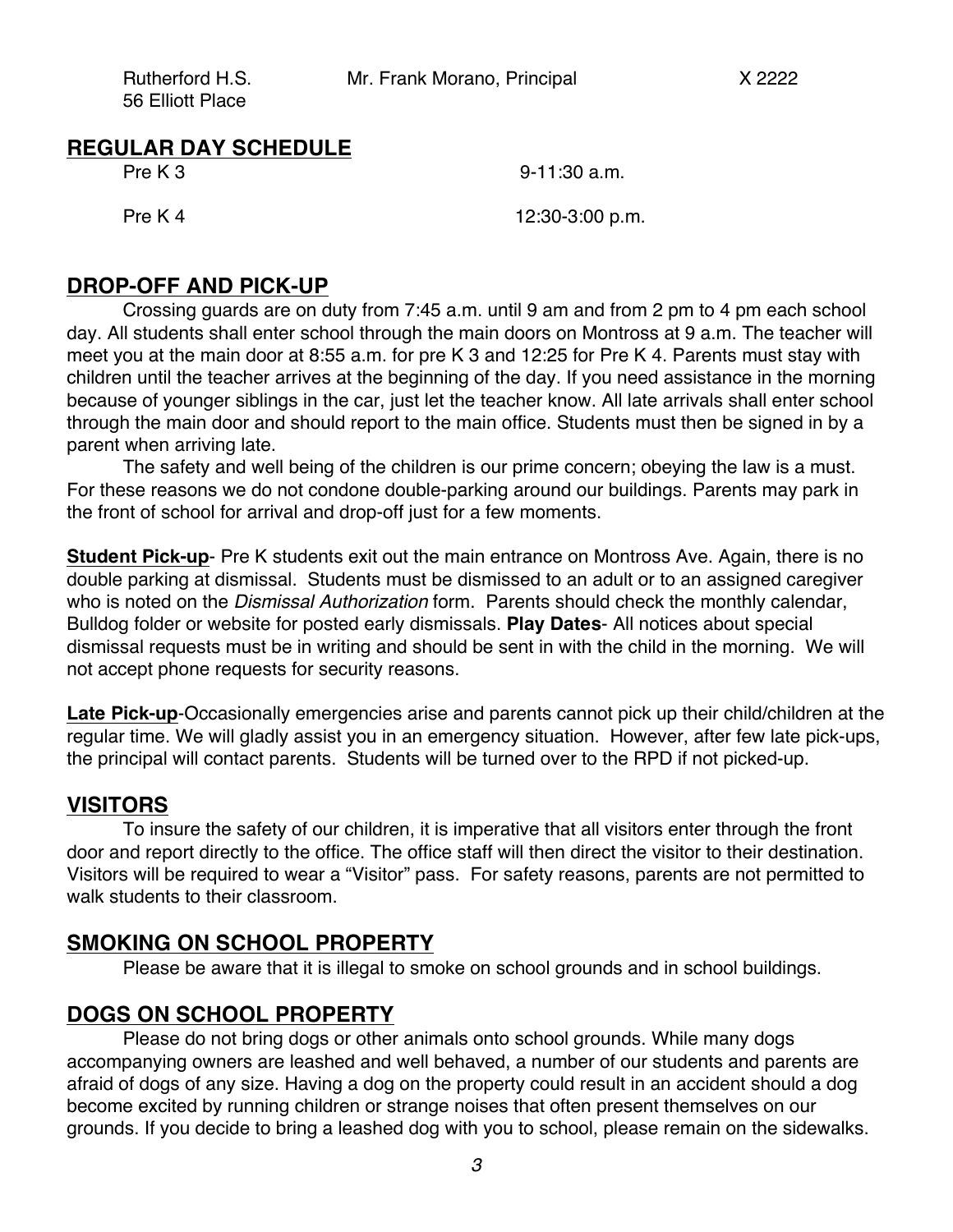## **EARLY DISMISSAL DUE TO INCLEMENT WEATHER**

In the event that a decision is made to close school early prior to the start of the day because of inclement weather, dismissal will be as follows:

Pre K 3--------------- 8:30-10:30

Pre K 4--------------- 10:30-12:30

Grades 1 – 3 ------ 8:30 -12:30 p.m.

Grade K-------------- 8:45- 12:45 p.m.

If an early dismissal is called once school starts, PreK 4 will not be held. The Connect 5 system will give you all the times/ information.

## **DELAYED OPENING DUE TO INCLEMENT WEATHER**

The following procedure will be used for delayed openings:

- 1. Pre K 3- attend from 11-1:00 p.m. and Pre K 4 attends from 1-3 p.m.
- 2. The teacher will be at the front doors 5 minutes prior to start time,
- 3. Students should bring a snack.

#### **HOW DO I FIND OUT ABOUT SCHOOL CLOSINGS, DELAYED OPENINGS, AND EARLY DISMISSALS?**

1. The Connect5 System will be activated. If there is a block on your phone, the call will not go through. (See Below- Connect5)

- 2. Go to the Rutherford web site www.rutherfordschools.org
- 3. Announcements are made on the radio, station WCBS-880
- 4. Announcements are also made on the TV, channel CBS

5. Call 201-438-7675. If the schools have a delayed opening or closure, a prerecorded message will come on and state needed information. If there are no changes to the day, the usual message will be heard.

## **EMERGENCY – Connect5 Calling System**

As part of the continuing efforts to maintain security in the district schools, the Rutherford School District will use the Connect5 System in cases where schools will be closed for emergency reasons. Connect5 places an automatic call with a recorded message to telephone numbers that have been provided to the school for home contact.

This system will be used in the event of an unanticipated need to close school during the school day or any reason deemed necessary.

If school is closed for the day, the primary contact number will be called either the evening before or early morning. However, if there is an early dismissal or emergency additional numbers will be contacted.

## **Emergency Contacts**

It is imperative that the school has accurate information regarding emergency calls. Please be sure that all phone numbers are accurate. If you change a phone number, we must be informed. It is important that parents arrange to have emergency contacts in place.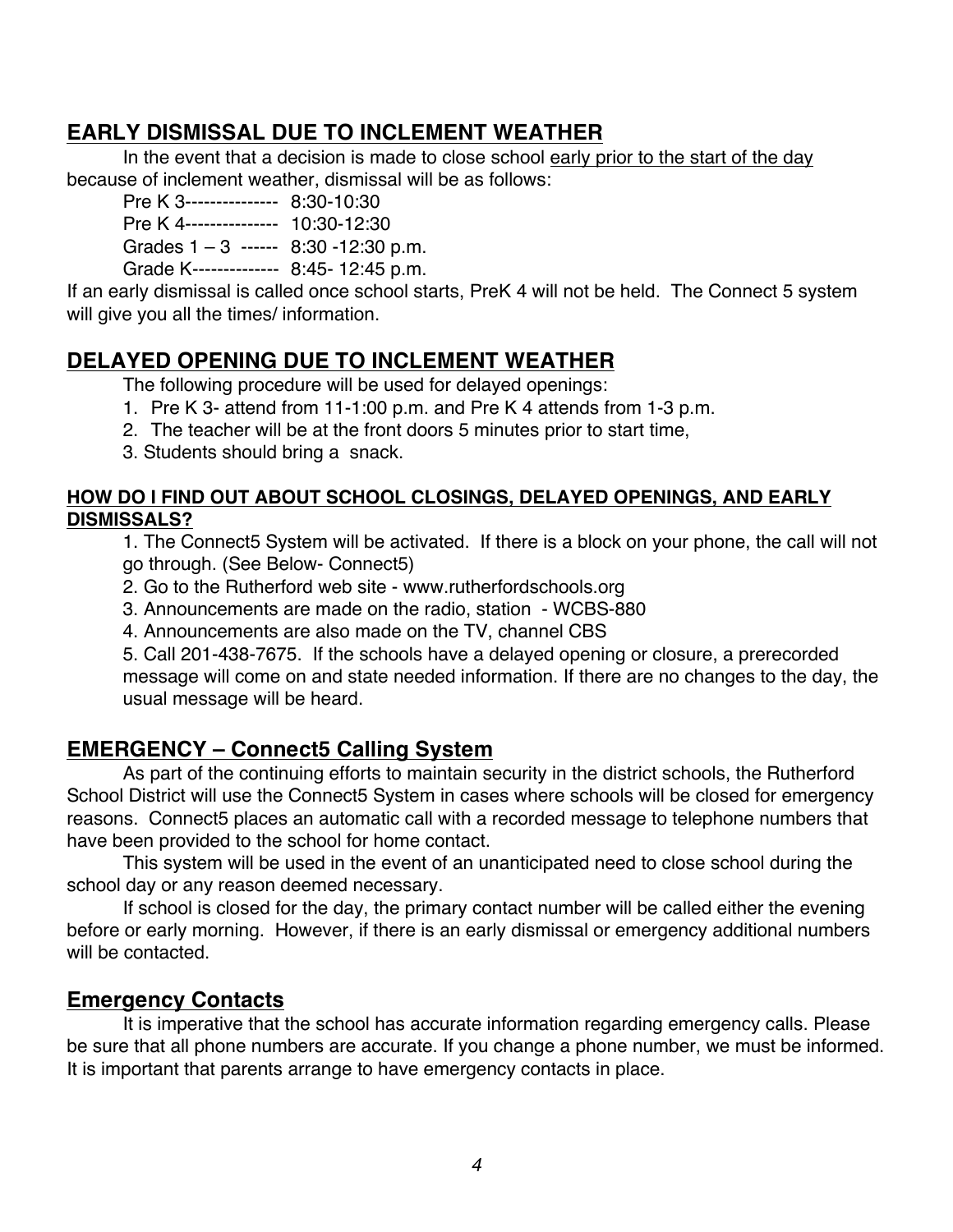## **WHAT DO I DO WHEN MY CHILD NEEDS TO LEAVE SCHOOL EARLY? - EXCUSED LATE ARRIVAL/EARLY DISMISSAL POLICY**

The Board of Education requires that pupils be in attendance for the full school day in order to benefit from the instructional program. You are encouraged to make all doctor, dental, and other appointments for your child for after school hours to insure that your child receives their full education program and is not disruptive to their peers. That requirement will be waived only when compelling circumstances require that a pupil be late to school or dismissed from school before the end of the school day. If an early dismissal or late arrival is absolutely necessary, a note to the teacher (office) must be provided. It should state the date and time of dismissal (arrival) and the reason for this change. An excused late/ early dismissal may include, but need not be limited to, medical and dental appointments that cannot be scheduled outside the school day, medical disability, court appearances, etc. Parental support in this matter is appreciated.

No pupil will be permitted to leave the school before the end of the school day except in the presence of the pupil's parent or an agent of the parent. The principal will maintain a record of the parents or guardians of each pupil. If one parent has been awarded custody of the pupil in a settlement of divorce and wishes to limit the non-custodial parent's access to the pupil, the parent in custody must inform the principal of such legal limitations and provide legal documentation of such. No pupil who suffers an incapacitating medical disability or illness will be released from the school except to the care of an adult.

#### **HOMEWORK**

Teachers utilize the Internet to post class announcements. This is done via a site called *Google Classroom*. You can access this site by going to our home page - www.rutherfordschools.org clicking on Lincoln School and then on the teacher's link.

#### **REPORTING TO PARENTS**

The Rutherford Board of Education believes that parents and teachers are partners in the educational process. Within this cooperative working relationship, parents have the right to know how their children are progressing in school. It is essential that a child's progress be reported to parents on an ongoing basis to facilitate a cooperative home-school effort, which encourages and supports student learning.

Methods of communication may include Back to School Night, telephone contacts, e-mail, parent-teacher conferences, and written progress reports. Parents should be encouraged to participate in the educational process and to feel free to initiate contact with the teacher at any time. Telephone or in-person conferences can be arranged by writing, e-mailing the teacher, or calling the office to schedule an appointment.

In November of each school year the school district initiates a planned conference between the parents of all preschool students and their teachers. The dates are listed on the school calendar.

#### **SPECIAL EDUCATION**

The Board of Education provides an appropriate education to children who are disabled physically, emotionally, intellectually, or socially to such an extent that without the aid of a special education and related services they would be considered educationally disadvantaged. An individualized educational plan (IEP) will be prepared for each classified youngster and implemented, whenever possible, in the facilities provided by the district. The plan will provide for an appropriate education in the least restrictive environment and will allow the child's participation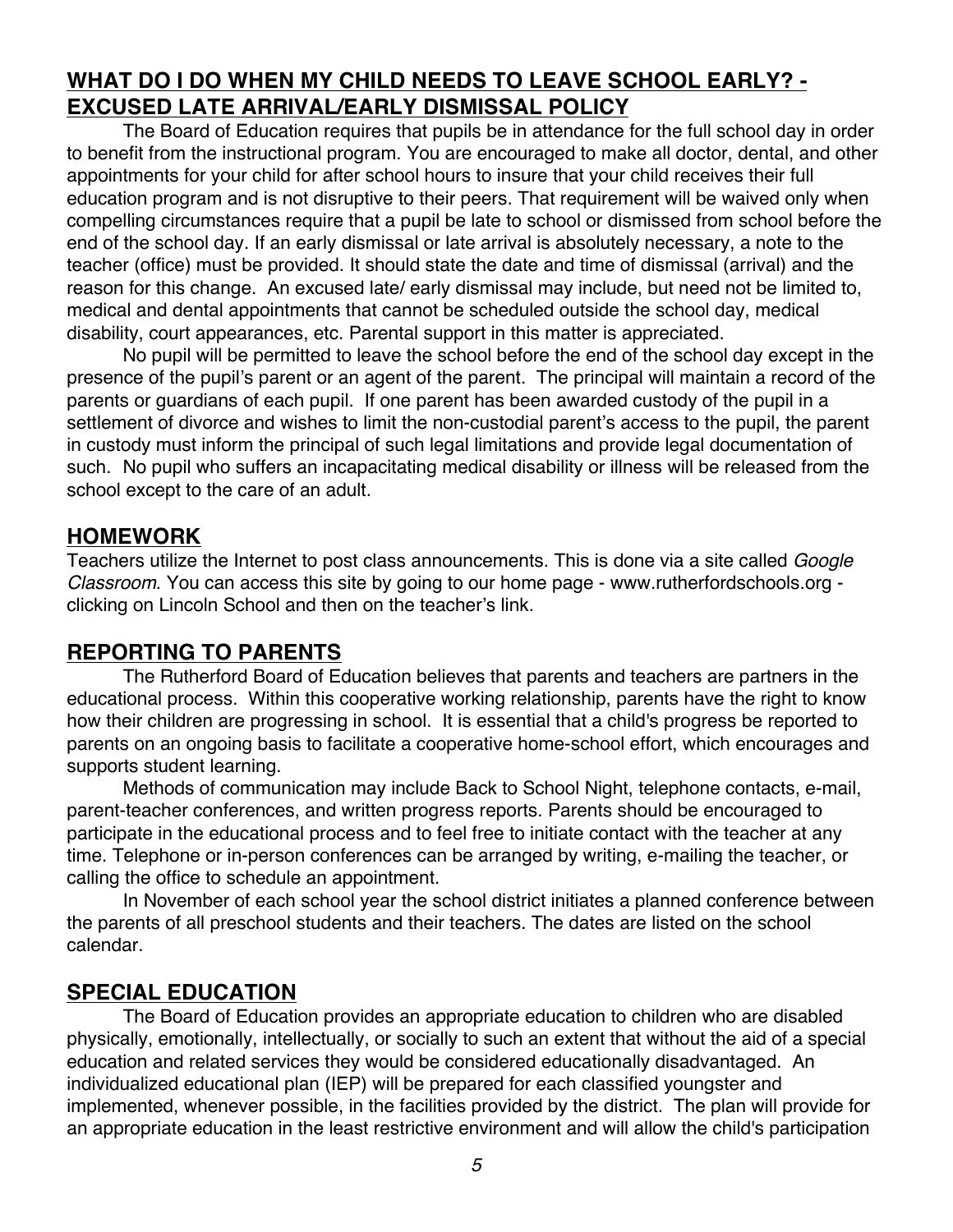in the regular educational program to whatever extent is possible. All teachers must be familiar with the IEP for all students in their classes. All teachers are required to observe and implement the components of the IEP and the instructional guides. Members of the Child Study Team are available for consultation and support, as needed.

#### **Child Study Team:**

In order to assure an effective program of special education for the classified students of the district, the Board of Education provides the services of a Child Study Team. The basic child study team consists of a School Psychologist, Social Worker and a Learning Disabilities Teacher Consultant. Please refer to the Child Study Team referral procedures manual for more specific information or call the Supervisor of Student Services at ext. 7272.

## **RECESS:**

The principal makes every effort to have students go outside for recess. Students should bring hats, coats, mittens and a scarf. Please label all items. *Child Care Weather Watch* grid, funded by the NIH and created for preschoolers, is consulted when determining outdoor recess safety.

## **SNACKS:**

Students may bring in a NUT free snack for the day. There may be times when parents are asked to send in a second snack for a holiday or special class event.

## **BIRTHDAY CELEBRATIONS:**

Students can celebrate their birthday in school! Parents should inform the classroom teacher of the date of celebration. Student should bring in a small non-food item or have his/her parent read a book to the class. Other ideas are listed on the Acceptable Birthday Celebration list. This list is found on the website. Balloons are not permitted for they can set off the alarms. Also invitations will not be distributed unless provided to all students in the class or all girls/ boys.

## **HOW CAN I AVOID THE LOSS OF MY CHILD'S PERSONAL PROPERTY?**

Please label everything that belongs to your child-lunch box, clothing, games, etc. Be sure that all of his/her books have names printed in the front. Children should not bring to school any items of value. School personnel cannot investigate loss of items.

## **STUDENT ATTENDANCE REQUIREMENTS**

1. Parents are to call the school secretary before 8:45 a.m. if their child is going to be absent. Should the parent not telephone the school; the school will contact the parent at work or at home to verify the child's absence from school. We do need to inform the Rutherford Police Department if we do not hear from a parent verifying the absent. This is an essential safety measure. Please help us by calling the school. Please do not send an email about attendance since a teacher may not be present on that day.

Students that arrive late to school disrupt instruction. It is imperative that students arrive on time. The principal will monitor late arrivals.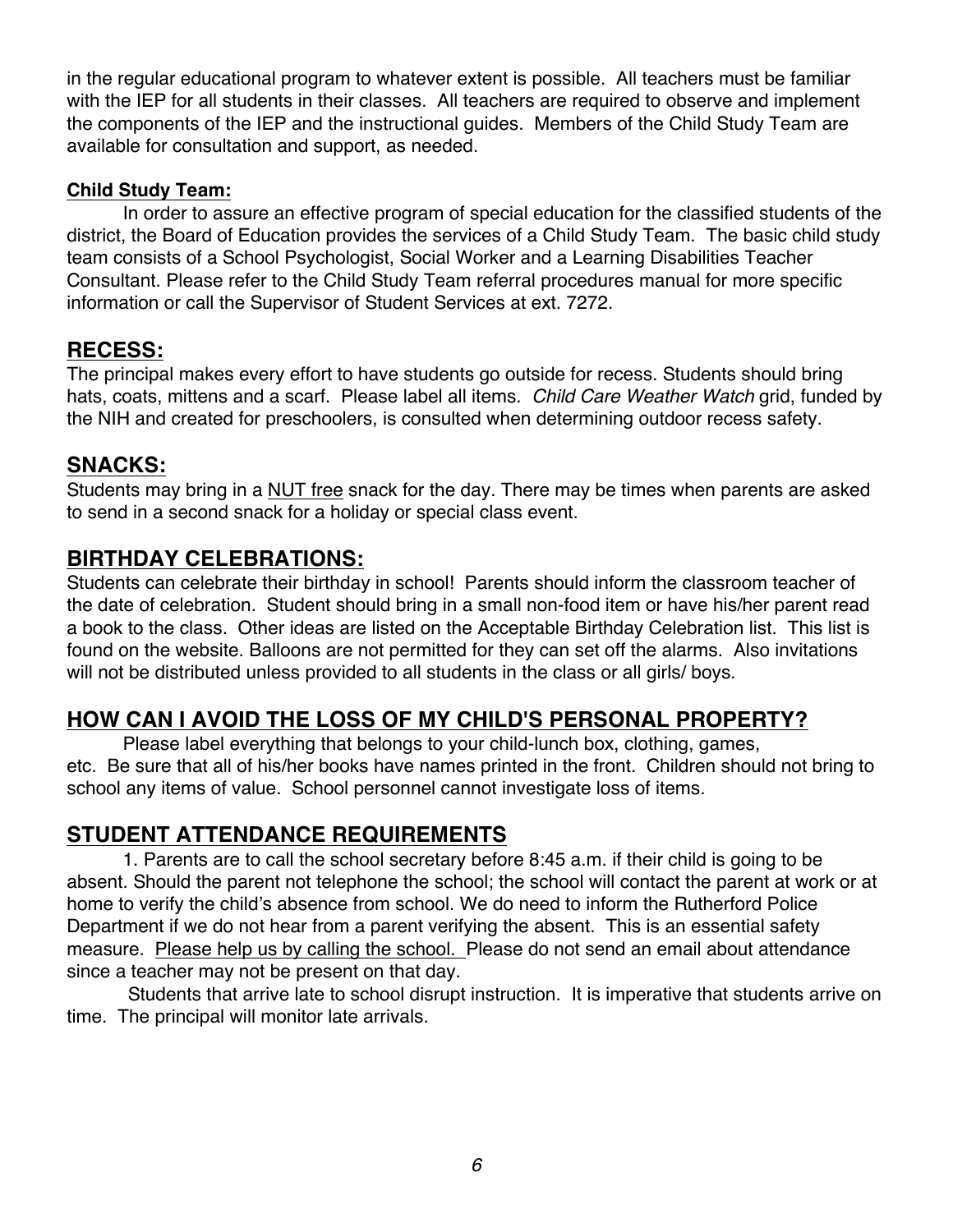## **MEDICAL INFORMATION**

#### **Referrals to Nurse:**

1. All student accidents are to be reported to the school nurse promptly.

2. Medical notes from physicians related to excusing students from Physical

Education/outdoor recess must be presented to the school nurse for processing. The nurse and/or parent are responsible for notifying the physical education teacher.

3. It is essential that student health records be kept up to date. Noncompliance with the State Health Code (failure to produce verification of inoculations, doctor's certificate, etc.) could lead to exclusion from school. Updates of immunizations should be given to the nurse to keep a current record in the student's file.

4. The nurse does not supply medication to students.

## **Administering Medication in School**

Until all necessary approvals have been secured, no medication shall be administered to pupils by the school nurse. Forms are located on the school health website.

## **Medication Requirements**:

1. The parent must submit a written order for the medication from the student's physician explaining the following:

- a) purpose of the medication
- b) dosage of the medication
- c) time the medication is to be given
- d) length of time for which the medication is prescribed
- e) name of medication

2. Medication must be delivered to the school nurse in its original container by the parent/guardian.

3. Parent must submit a written request to the school nurse to administer the medication as prescribed by the family physician and shall release the school personnel of any liability.

Please note: Nonprescription, over-the-counter remedies such as aspirin, eye drops, creams, allergy medications, etc., are medicines. Any use in school must be prescribed by a physician, and requested via the above procedure.

## **Sick Children**

Children should not be sent to school when any of these symptoms of illness are present:

- 1) Temperature of 100 degrees F or higher
- 2) Coughing frequently
- 3) Sore throat (look to see if red)
- 4) Discharge from eyes or red eyes
- 5) Rash on body, face
- 6) Diarrhea/vomiting, nausea

It is a sound health practice to keep your child at home until an elevated temperature has returned to normal and nausea, vomiting or diarrhea has subsided for 24 hours to indicate wellness. The school will follow CDC and local health department guidelines to maintain a healthy school environment.

Parents must pick up ill children within one hour from the time the call is placed. It is imperative parents have a local emergency contact.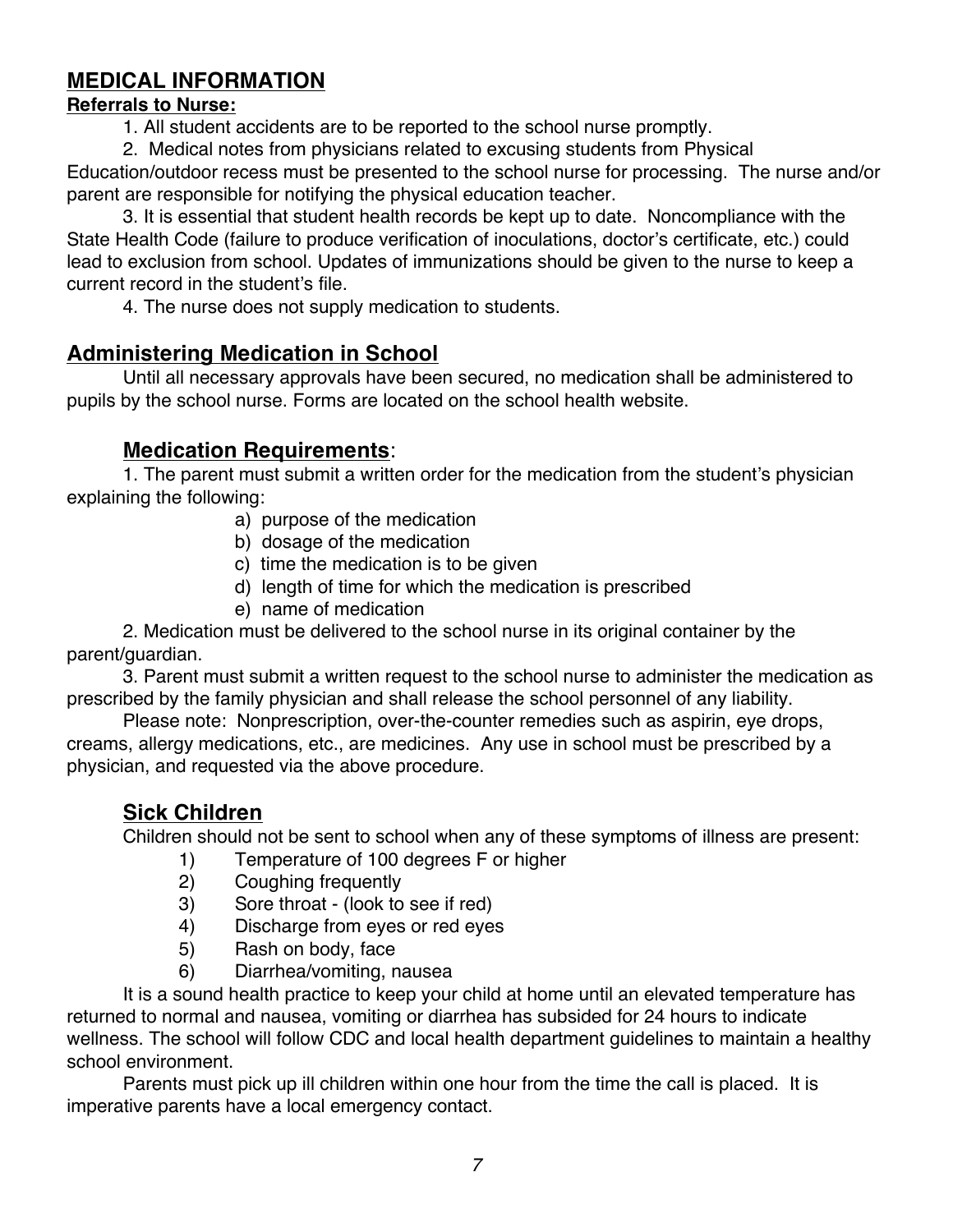### **How do I contact the nurse?**

The school nurse may be contacted in the same way that you contact any staff member phone, email, or by letter. The nurse at Lincoln School is Mrs. Maria Considine.

## **Important Health Information- Rutherford Schools**

**Immunization Records** – To be presented upon entrance to school.

#### **Tuberculin Testing** (Mantoux Test)

The State Department's rules concerning testing for evidence of tuberculosis in public schools are as follows:

- The Mantoux Test for tuberculosis is used exclusively for all school employees, unless documented within the past six months.
- Students entering a New Jersey school from a high tuberculosis incidence country must be tested. (Listed in TB Guidelines).

**Rubella and Mumps Vaccine** – 1 dose.

**Measles Vaccine** – 2 doses after  $1<sup>st</sup>$  birthday.

**Diptheria/Pertussis/Tetanus Vaccine** – 3 doses with booster after 4<sup>th</sup> birthday.

**Polio Vaccine** – 3 doses with booster after  $4<sup>th</sup>$  birthday.

**Varicella Vaccine** (Chicken Pox Vaccine) - 1 dose after 1<sup>st</sup> birthday or proof of disease. Required for children entering school born on or after 1-1-98.

**Influenza**- Seasonal vaccine is required once per season

**Pneumococcal conjugate-** one dose on or after 1<sup>st</sup> birthday

**Haemophilus influenza type B** (HIB)- one dose on or after 1<sup>st</sup> birthday

**Screenings** - The school nurse will perform the following screenings on your child:

- Vision
- Hearing
- Blood Pressure
- Height and Weight

If you do not wish these screenings to be done on your child, contact your child's school nurse as soon as school starts in September.

Pre-Entrance Physical **-All new students entering school are required to have a physical.**

## **STUDENT INSURANCE POLICIES**

The Rutherford School District has made available a Student Insurance Policy for all students of the district. The policy will be offered to you during the beginning of the school year.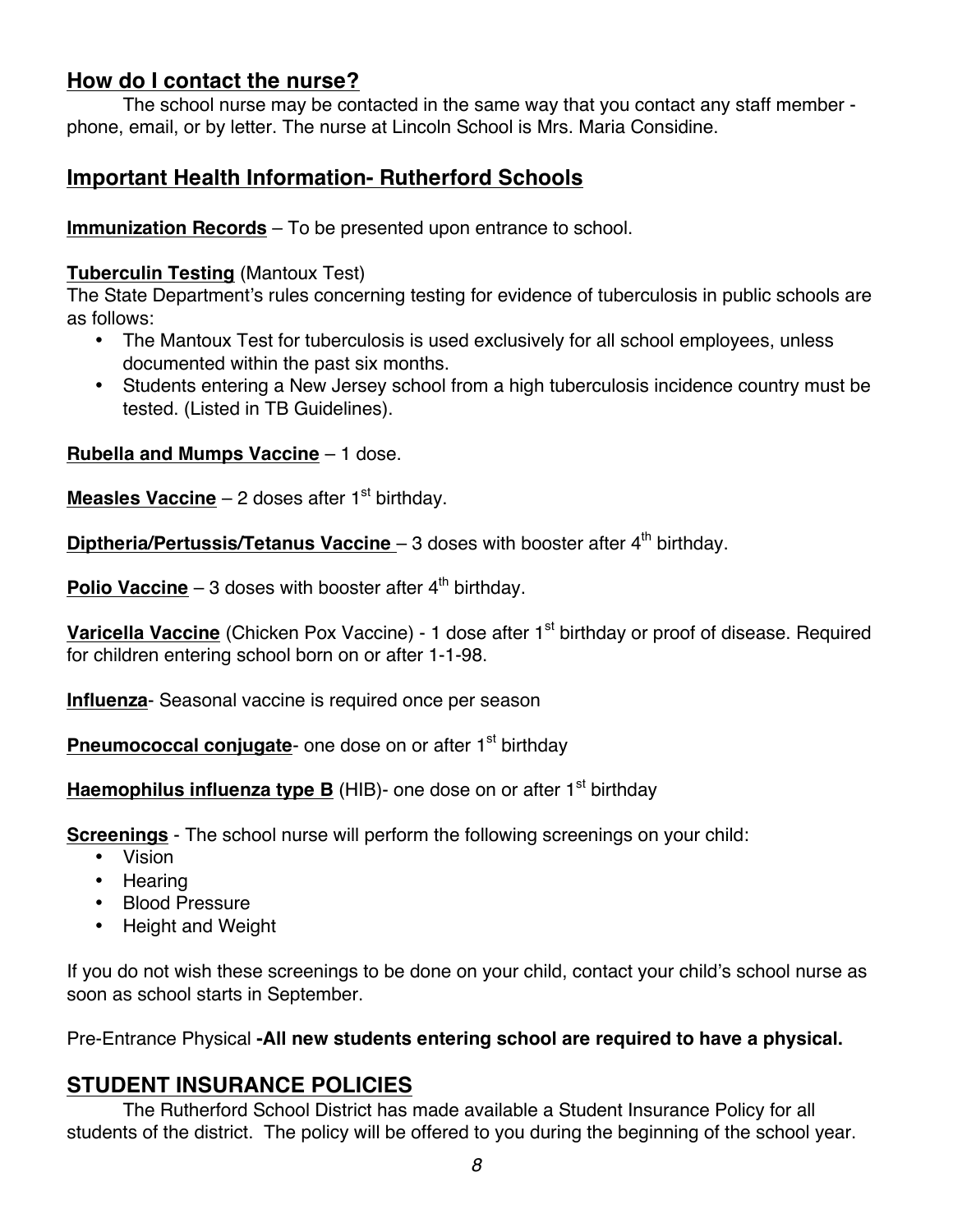## **Important Policies Established by the Rutherford Board of Education**

All policies of the Rutherford School District may be found on the district's website. Hard copies can also be found at the Board office. Included in this manual is the policy regarding the student dress code.

#### **E-mail Use**

The following guidelines are provided to assist staff and community members to utilize email effectively in an educational setting. E-mail can be used for clarification of assignments, due date questions, field trip questions, requests for a phone call, or thank you notes. *Google Classroom* is also a source of information for parents and students.

1. Be sure to put the topic of your e-mail in the subject heading. Teachers and staff often delete e-mails from addresses they do not recognize in an effort to avoid SPAM.

2. E-mail is not to be used for discussions, discipline issues, student information (privacy laws), and anything of a time-sensitive nature.

3. To e-mail a member of the faculty, click on the staff member's e-mail address in the Email Address section of the school's website or type the person's first initial and last name followed by @rutherfordschools.org.

4. Please be sure to sign your name and give e-mail addresses or phone numbers so that teachers can respond back to you.

5. Anonymous e-mails will not receive a response.

6. Please allow teachers and staff one business day (24 hours) to respond to your e-mail prior to making a second contact.

#### **STUDENT DISABILITIES - SECTION 504 – Policy 6164**

The Board recognizes that a student is, if he or she:

A. has a physical or mental impairment which substantially limits one or more of such person's major life activities,

B. has a record of such an impairment, or

C. is regarded as having such impairment.

All individuals eligible for services under the Individuals with Disabilities Education Act (IDEA) (20 U.S.C. 1400 et seq.) are protected under Section 504. Individuals who are not eligible for services under IDEA may nonetheless be eligible for services under Section 504.

#### Evaluation:

In compliance with federal law, the Board directs that students disabled pursuant to Section 504 be identified, referred to and evaluated by a Section 504 Committee, and that a determination of eligibility for accommodations of his/her regular program be made. The Section 504 Committee shall consist of a group of persons who includes persons knowledgeable about the child, persons knowledgeable about the meaning of evaluation data, and persons knowledgeable about placement options. In making placement decisions, the 504 Committee shall draw upon a variety of sources including aptitude and achievement tests, teacher recommendations, physical condition, social or cultural background, and adaptive behavior. The 504 Coordinator shall establish procedures to ensure that information obtained from all such sources is documented and carefully considered.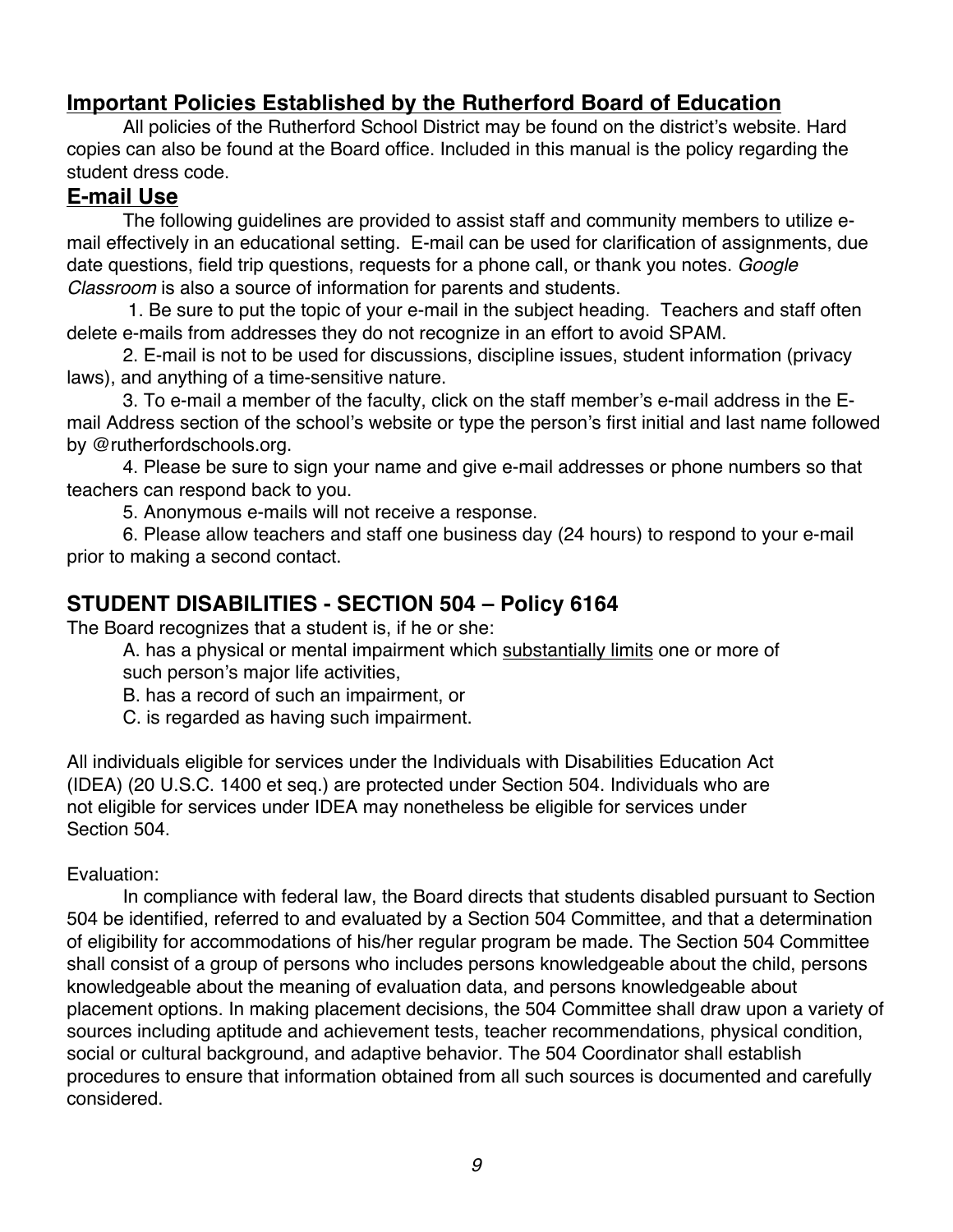Procedure:

A student's parents/guardians shall be notified before the Section 504 Committee evaluates a student who has been referred for a suspected disability pursuant to Section 504. The 504 Committee shall involve parents/guardians in all identification, evaluation and educational placement decisions. Parents/guardians shall have an opportunity to examine all relevant records. A Section 504 evaluation meeting shall be held which shall provide an opportunity for participation by each student's parents/guardians as well as represented by counsel.

The student's parent/guardian shall be notified in writing of the Section 504 committee meetings at least ten (10) days in advance. The Section 504 Committee shall consider all relevant information concerning the student to determine whether he/she is disabled under Section 504. Information may include reports from physicians, observations from parents, teachers, school personnel, results of standardized tests, etc.

The 504 Committee shall determine whether the student is disabled under Section 504,and, if so, develop a written accommodation plan describing what accommodations, services or programs will be provided to meet the student's needs. The determination and, if applicable, education plan of the 504 Committee shall be submitted to the parent/guardian in writing. The 504 Committee shall meet annually to review the student's accommodation plan. In addition, prior to any significant changes in placement, a reassessment of the student's needs shall be conducted.

Accommodation plans terminate at the conclusion of each school year and shall be annually reviewed before re-approval for the subsequent school year. Parents or guardians who disagree with the identification, evaluation or placement of a student with disabilities shall have the right to request a due process hearing pursuant to the procedures set forth in Regulation 6164R.

More information regarding this policy can be found in the Bulldog Folder or on the district website, under the policy section. This is policy 6164.

Maria Considine serves as Lincoln's 504 Officer.

#### **HARASSMENT, INTIMIDATION, OR BULLYING**

HIB Coordinator for the district is Shannon Hopkins. The Anti-Bullying Coordinator for the school is Adriane Freudenberg**.**

In order to maintain a safe and civil school environment, the Rutherford Board of Education prohibits acts of harassment, intimidation, or bullying, which (like other disruptive or violent behaviors) is conduct that disrupts both a student's ability to learn and a school's ability to educate its students in a safe environment.

Acts of harassment, intimidation, or bullying against any pupil or staff member will result in the disciplinary sanctions included in policies on suspension and expulsion and conduct/discipline.

Harassment, intimidation, or bullying are defined as any gesture or written, verbal, physical act or any electronic communication, whether it be a single incident or a series of incidents, that is reasonably perceived as being motivated by any actual or perceived characteristic such as race, color, religion, ancestry, national origin, gender, sexual orientation, gender identity and expression, or a mental, physical, or sensory disability, or any other distinguishing characteristic, that takes place on school property, at any school-sponsored function, on a school bus, or off school grounds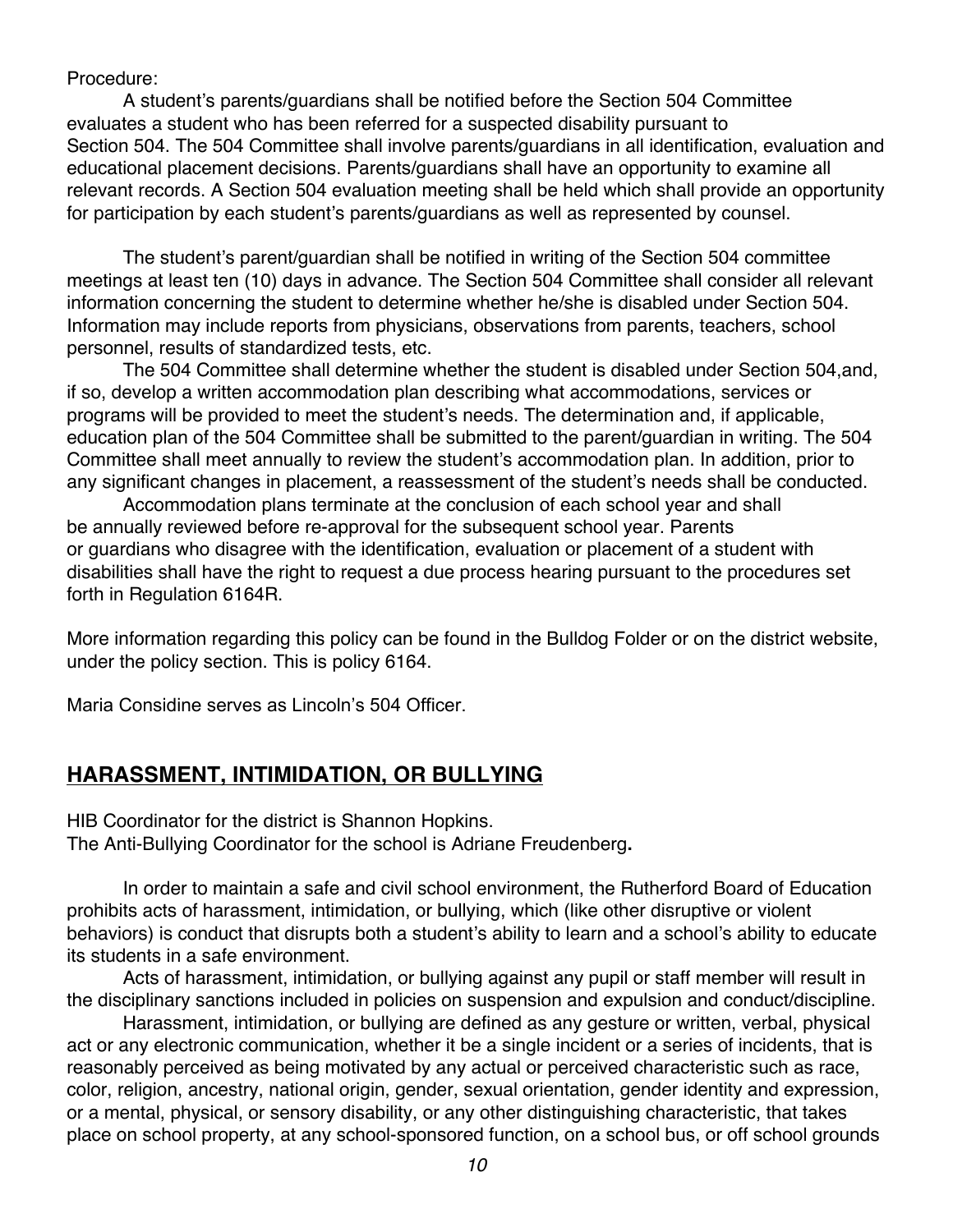as provided for in section 16 of P.L. 2010 c. 122 and supplementing P.L. 2002 c.83 (C.18A 37-13 et seq.) and chapter 3B of Title 18A of the New Jersey Statutes that substantially disrupts or interferes with the orderly operation of the school or the rights of other students and that:

- a. A reasonable person should know, under the circumstances, will have the effect of physically or emotionally harming a pupil or damaging the pupil's property, or placing a pupil in reasonable fear of physical or emotional harm to his/her person or damage to his/her property; or
- b. Has the effect of insulting or demeaning any student or group of students; or
- c. Creates a hostile educational environment for the student by interfering with the student's education or by severely or pervasively causing physical or emotional harm to the student.

An electronic communication is a communication transmitted through the use of electronic means including but not limited to telephone, cellular phones, computer, pager, e-mail, instant messaging, text messaging, Internet blog, Internet chat room, Internet postings and web site.

Board policy requires all students in the district to adhere to the rules and regulations established by the school district and to submit to such disciplinary measures as are appropriately assigned for violation of these rules.

Any school employee, pupil, or volunteer who has witnessed harassment, intimidation, or bullying or has reliable information that a pupil has been subject to harassment, intimidation, or bullying must report the incident to building principal. The board shall not tolerate an act of reprisal or retaliation against any person who reports an act of harassment, intimidation, or bullying.

Students will be disciplined based on the circumstances. A student may be suspended.

## **SCHOOL SECURITY**

The district meets annually to review security procedures. The Rutherford Police Department is an extensive resource for the school. While all plans cannot be posted, parents should know that students practice shelter in place, evacuations and fire drills during the year. We are mindful of the age of the students and keep our discussions age appropriate. Students practice exiting the building if the fire alarm sounds once a month and a security drill once a month. The school has a Crisis Team and reviews procedures with the staff annually. The RPD visits the schools often to check on security and get to know our students. If the school does need to evacuate for any number of reasons, the superintendent would send out information via the Connect 5 system. Parents should not come to the school or call as this will take resources away from the students and staff.

#### **BUS BEHAVIOR**

All students transported on a bus operated by the Rutherford Board of Education are required to maintain standards of conduct generally equivalent to those normally expected in a classroom.

Behavior in the areas of student interaction, courtesy, care of equipment, safety must be maintained. Please review these standards with your children. General Rules:

- 1. Students must be seated with seatbelts on, facing forward at all times when the bus is in motion. There is no standing or sitting in the aisles.
- 2. Exit from the bus is only through the front door.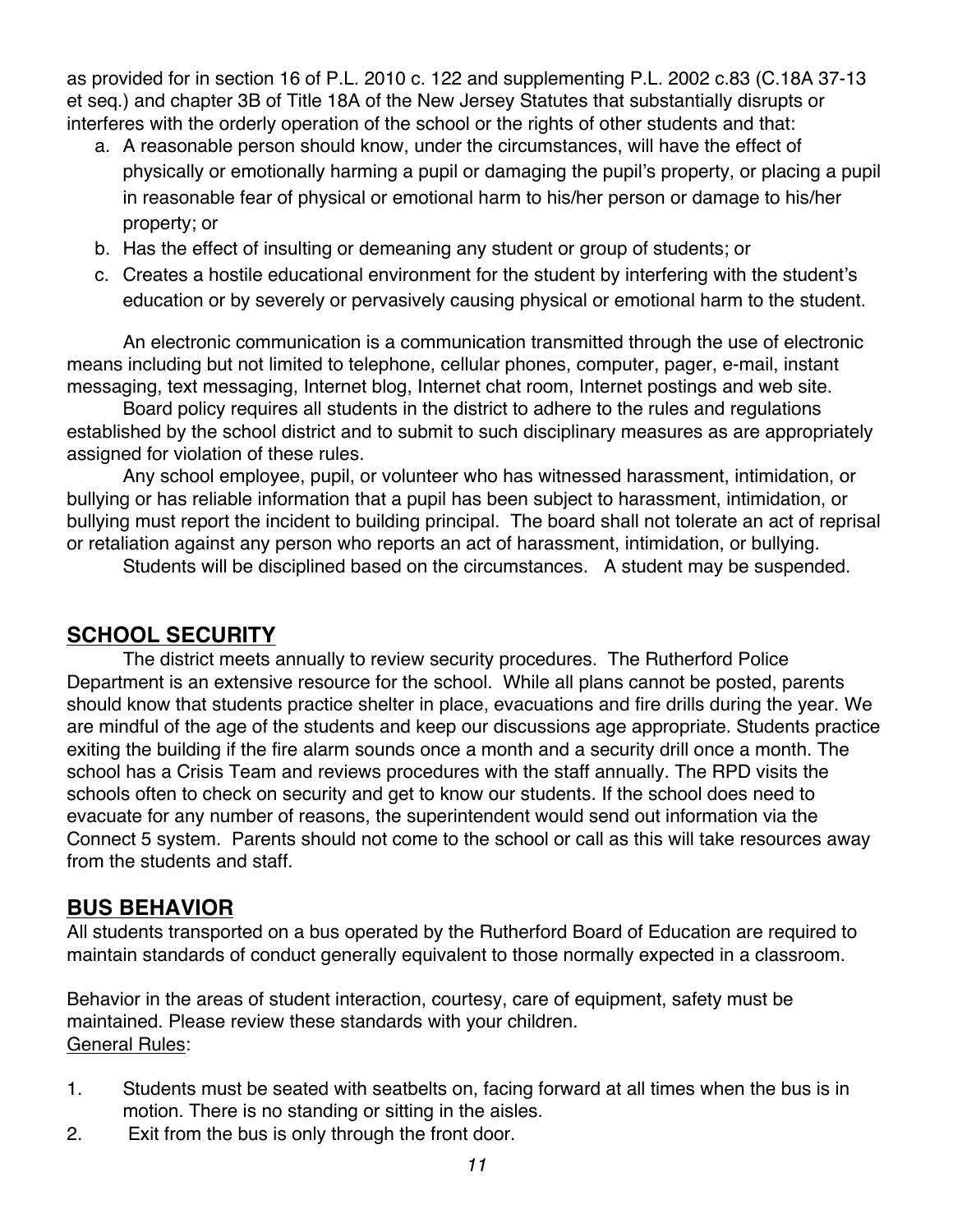- 3. Directions given by the driver must be followed at all times.
- 4. No eating or drinking is permitted on any bus operated by the Board of Education.
- 5. Bus Drivers may only accept or discharge passengers at designated locations.
- 6. Care must be used when entering or exiting the bus. Students must not run or push other students.
- 7. No part of a student's body may protrude from a window opening, particularly arms, hands and head.
- 8. No objects may be thrown on the bus or out the windows.
- 9. Fighting or mischievous behavior will not be permitted.
- 10. No foul or abusive language will be permitted or tolerated at any time.
- 11. Students will be responsible for any damage they may cause.
- 12. Emergency exit drills and other safety exercises will be conducted on a periodic basis.

13. No Smoking is permitted on any bus operated in the state of New Jersey. Failure to obey the above rules may result in suspension from the school bus.

#### Please review these safety rules with your child. Thank you.

If you have any questions, please call Rhonda Sabatini, Transportation Coordinator 201-438-7675 Ext 4118

## **INTEGRATED PEST MANAGEMENT**

This notice is being distributed to comply with the New Jersey School Integrated Pest Management Act. Rutherford Public Schools has adopted an Integrated Pest Management (IPM) Policy and has implemented an IPM Plan to comply with this law. IPM is a holistic, preventive approach to managing pests that is explained further in the school's IPM Policy included with this notice.

All schools in New Jersey are required to have an Integrated Pest Management Coordinator (IPM Coordinator) to oversee all activities related to IPM and pesticide use at the school.

The IPM Coordinator for Rutherford Public Schools is Anthony Paterno

Business Phone number: 201-438-7675 Business Address: 176 Park Ave Rutherford NJ 07070

The IPM Coordinator maintains the pesticide product label, and the Material Safety Data Sheet (MSDS) (when one is available), of each pesticide product that may be used on school property. The label and the MSDS are available for review by a parent, guardian, staff member, or student attending the school. Also, the IPM Coordinator is available to parents, guardians, and staff members for information and to discuss comments about IPM activities and pesticide use at the school.

As part of a school pest management plan Rutherford Lincoln School may use pesticides to control pests. The United States Environmental Protection Agency (EPA) and the New Jersey Department of Environmental Protection (DEP) register pesticides to determine that the use of a pesticide in